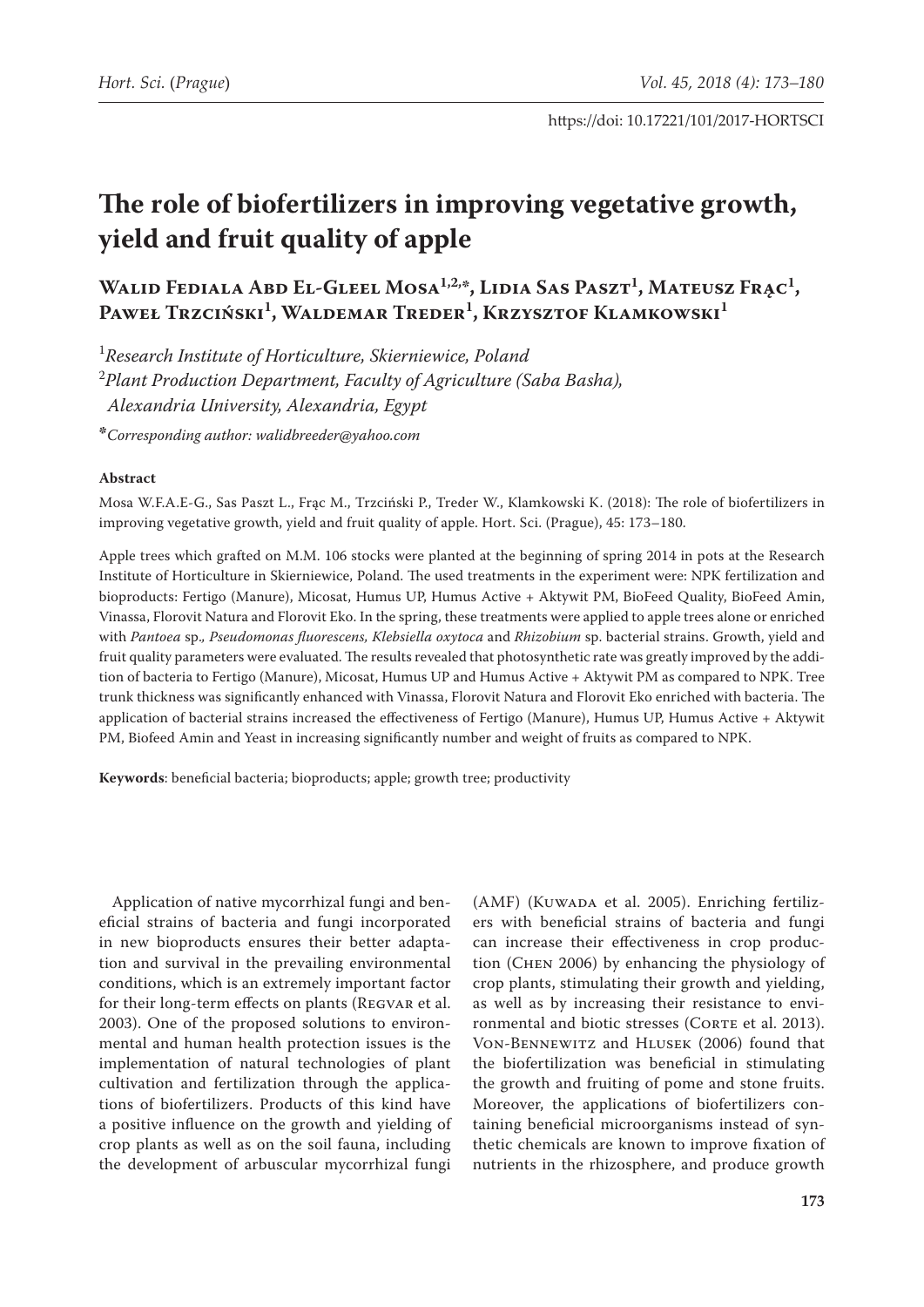stimulants for plants. Furthermore, they can also improve soil stability, provide biological control, biodegrade substances, recycle nutrients, and promote mycorrhiza symbiosis, (Rivera-Cruz et al. 2008). KArakurt and Aslantas (2010) stated that the use of more sustainable technologies, such as biofertilization, is inevitable for the mitigation of environmental damage. Sas PASZT et al. (2015) mentioned that microbiological enrichment of organic fertilizers, composts, and liquid plant growth promoters with consortia of beneficial microorganisms are modern and environmentally-friendly agriculture fertilizers.

This study was designed to evaluate the effects of some bioproducts, used alone or enriched with four bacterial strains, on the growth, yield and fruit quality of apple trees cv. 'Topaz'.

# **MATERIAL AND METHODS**

The experiment was carried out in pots at the Research Institute of Horticulture in Skierniewice, Poland, on apple trees cv. 'Topaz' which were planted in the beginning of spring 2014 and were grafted on MM.106 rootstock. The experiment comprised twenty-two treatments and each one contained 8 trees/replicates. In the spring, during 2014–2016, NPK fertilization, Fertigo, Micosat, Yeast, Florovit Natura and Florovit Eko were added to the soil at two times: at the end of April and in the middle of June. Humus UP, Humus Active + Aktywit PM, BioFeed Quality, BioFeed Amin and Vinassa were applied in a liquid form to the soil at the end of May and in the middle of July.

The following are the fertilization combinations used in this experiment in 2014–2016:

- 1. Chemical NPK fertilization (control): 17.64 g/m<sup>2</sup>  $NH_4NO_{3,0}$  6.52 g/m<sup>2</sup> triple super phosphate, and 16.0 g/m<sup>2</sup> K<sub>2</sub>SO<sub>4</sub>. It was applied as a 60 kg/ha N, 30 kg/ha P, and 80 kg/ha K.
- 2. Fertigo (Manure) (Ferm-O-Feed, The Netherlands): Granulated bovine manure containing 55% C, 1% N, 0.3% P and 1% K and microelements. Applied at  $150 \text{ g/m}^2$  (1.500 kg/ha).
- 3. Micosat (CCS Aosta Srl, Italy): Microbial inoculum containing mycorrhizal fungi (*Glomus mosseae* and *G. intraradices*), and plant growth promoting bacteria (*Pseudomonas fluorescens* and *Bacillus subtilis*). The product contained 40% C, 0.15% N, 43.1% P and 0.96% K. Micosat F12

WP was applied to the soil at a dose of 10 g/m<sup>2</sup> (100 kg/ha).

- 4. Humus UP (Ekodarpol, Poland): An extract from vermicomposts containing 0.65% C, 0.03% N, 3.08 % P and 0.45 % K. Applied to the soil as a 2% solution at  $2 \text{ ml/m}^2$  (20 l/ha).
- 5. Humus Active + Aktywit PM (Ekodarpol, Poland): An extract from vermicomposts based on a product derived from molasses. Humus Active is a soil improver and contains 0.78% C, 0.03% N, 0.105% P and 0.412% K. Aktywit PM is a soil improver and contains 20.5% C, 0.92% N, 8.12% P and 4.30% K. Humus Active was applied to the soil as a 2% solution (20 l/ha), and Aktywit PM was applied to the soil as a 1% solution (10 l/ha).
- 6. BioFeed Quality (Agrobio Products (Koppert) B.V., the Netherlands): An extract from several seaweed species reinforced with humic and fulvic acids, containing 0.6% C, 0.07% N, 3.26% P. It was applied to the soil as a 0.5% solution at  $0.5 \text{ ml/m}^2 \ (5 \text{ l/ha}).$
- 7. BioFeed Amin (Agrobio Products (Koppert) B.V., the Netherlands): An extract reinforced with amino acids – an extract of vegetal amino acids contains 1.12% C, 0.14% N and 34.7% P. The product was applied to the soil as a 0.5% solution at  $0.5 \text{ ml/m}^2 \ (5 \text{ l/ha}).$
- 8. Yeast (Biopuls Start-up of Micro Life Company). Applied to the soil at 112.5 kg/ha.
- 9. Vinassa (Józefów Sp. z o.o., Poland): molasses residue from yeast production containing 12.0% C, 1.86% N, 94.9% P, 1.761 K. Applied to the soil as a 0.5% solution at (5 l/ha).
- 10. Florovit Natura (NPK) (Inco, Poland) containing 5% N, 3%  $P_2O_5$ , 2% K<sub>2</sub>O, and 30% of organic matter. It was applied at 468.75 kg/ha.
- 11. Florovit Eko (PK) (Inco, Poland) containing 3%  $P_2O_5$ , 5% K<sub>2</sub>O, and of 30% organic matter. It was applied at 468.75 kg/ha.

Four bacterial strains: Pi22C *Pantoea* sp. with 0.9 × 109 CFU/ml, Ps49A *Pseudomonas fluorescens* with 0.5 × 10<sup>9</sup> CFU/ml, NAzot2 *Klebsiella oxytoca* with  $2.8 \times 10^9$  CFU/ml, and N65AB *Rhizobium* sp. with  $0.3 \times 10^9$  CFU/ml were added together in a mixture in 240 ml per each tree/replicate to the soil via the irrigation system at two times: in May and in July 2014–2016. These bacterial strains were bred in a nutrient broth which contained pepton 5 g, beef extract 3 g, distilled water 1,000 ml and was supplemented with glucose (1 g/l) and incubated at 28°C on a horizontal shaker at 100 rpm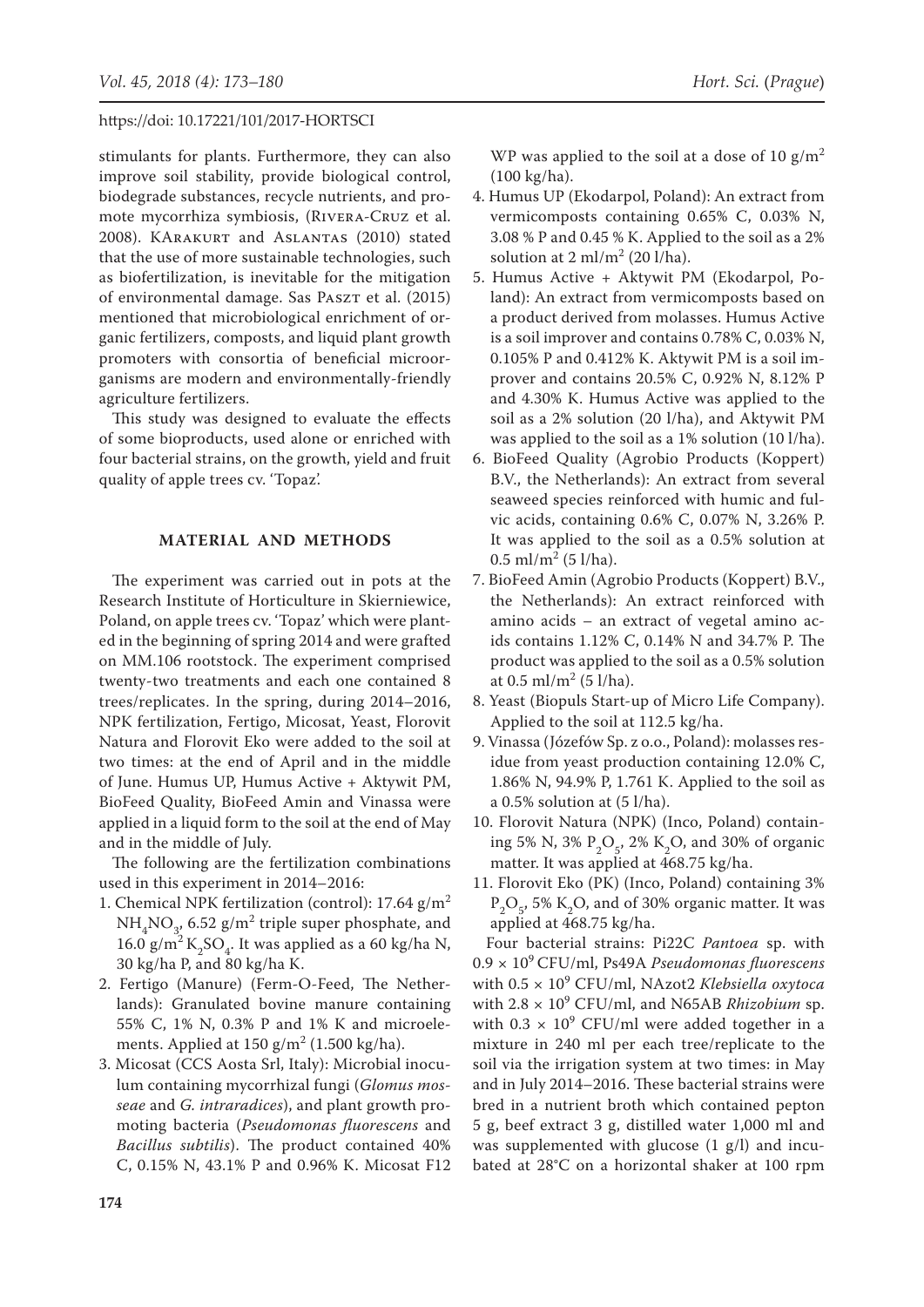(revolutions per minute) for 48 hours. The bacterial biomass was separated from the nutrient broth in a centrifuge at 6,000 rpm and then suspended in sterile tap water.

The effects of the treatments were studied by evaluating their influence on the following parameters:

**Gas exchange measurements (**net photosynthesis, transpiration and stomatal conductance) were recorded by using the LCpro + (ADC BioScientific, UK) portable system. The measurements of gas exchange were performed in the morning from 10–12 o'clock, in July and in August 2016, during the vegetative period.

**Trunk cross-sectional area** (TCSA) was measured at two times, in July and in November 2015, during the vegetative period, using a Vernier calliper.

**Yield per tree** was estimated by measuring the weight of all fruit in kg and the number of all fruits per tree, replicated in each treatment at harvest time (third week in October).

**Fruit quality**: Apple fruits were stored in a cold storage room in the normal atmosphere at 1°C and 80% air humidity for one month. The quality of apples was assessed one day after removing them from cold storage: weight of individual fruits (g), percentage of blush, flesh firmness (FF), total soluble solids content (TSS) and titratable acidity (TA). Weight of fruit was measured using WPS 2100/C/2 balance (Radwag, Poland). Flesh firmness (kg) was measured by the penetrometer method on two opposite sides of each fruit (on blush and on background colour) using an EPT-1R Pressure Tester (Kelowna, Canada) equipped with Magness-Taylor probe of 11 mm diameter. Total soluble solids content and titratable acidity were measured in freshly prepared juice. TSS (%) was determined using ATAGO PR-101 digital refractometer (ATAGO, Japan). Titratable acidity (malic acid, %) was determined by standard titration method using automatic titrator DL 50 Graphix (Mettler Toledo, Switzerland), by titration of juice with  $0.1N$  NaOH to the end point at  $pH = 8.1$ .

**Determination of shoot, main stem and root growth characteristics**: Apple plants were removed from pots after harvest time in November 2016, to determine their morphological features. After washing with tap water, they were scanned with an Epson Expression 10000 XL root scanner. Surface area and volume of shoots, main stem and root were measured with WinRhizo software (Arsenault et al. 1995) and expressed with cm.

The obtained data were subjected to the analysis of variance (ANOVA) using Statistica 13.1.336.0 64-bit (PL). Least significant difference (LSD) at 0.05% level of significance was used to compare the means for the treatments.

# **RESULTS**

Data in Table 1 indicate that photosynthetic rate was improved by the application of Yeast and Vinassa to the soil over NPK. Moreover, it was greatly increased by the addition of bacteria to Fertigo, Micosat, Humus UP, and Humus Active + Aktywit PM as compared to NPK. Vinassa, Micosat, Fertigo, and Humus UP enriched with bacteria significantly improved stomatal conductance over NPK. It was also enhaced with Fertigo, Micosat, Yeast, Vinassa and Florovit Natura treatments.

Tree thickness was improved by BioFeed Quality, Yeast, Vinassa, Florovit Natura and Florovit Eko as compared to NPK. Additionally, it was greatly enhanced with Vinassa, Florovit Natura and Florovit Eko enriched with bacteria.

Data in Table 2 shows that yield in terms of the number of fruits and fruit weight was significantly increased by the addition of bacteria to Fertigo, Humus UP, Humus Active + Aktywit PM, Biofeed Amin, and Yeast as compared to NPK. Fruit firmness was increased by Micosat, Humus Active + Aktywit PM + bacteria, BioFeed Quality, BioFeed Quality + bacteria and Yeast + bacteria. TSS% was appreciably increased by BioFeed Quality + bacteria, BioFeed Amin and Yeast.

Table 3 shows that bacteria with Vinassa, Florovit Natura and Florovit Eko substantially increased the surface area and the volume of the roots, main stem and shoots of plants over NPK. Besides, surface area and volume of roots was also increased by Fertigo, BioFeed Quality, BioFeed Amin, Yeast, Vinassa and Florovit Natura as compared to NPK. Furthermore, the surface area and volume of shoots was improved with Florovit Natura. Main stem surface and volume was enhanced with Humus UP and Yeast treatments.

Results presented in Table 4 demonstrate that adding bacteria to Humus Active + Aktywit PM, Yeast and Biofeed Amin significantly improved the nitrogen content as compared to NPK. Phosphorus content was statistically enhanced by Biofeed Amin, Florovit Eko, Florovit Natura, Vinassa, and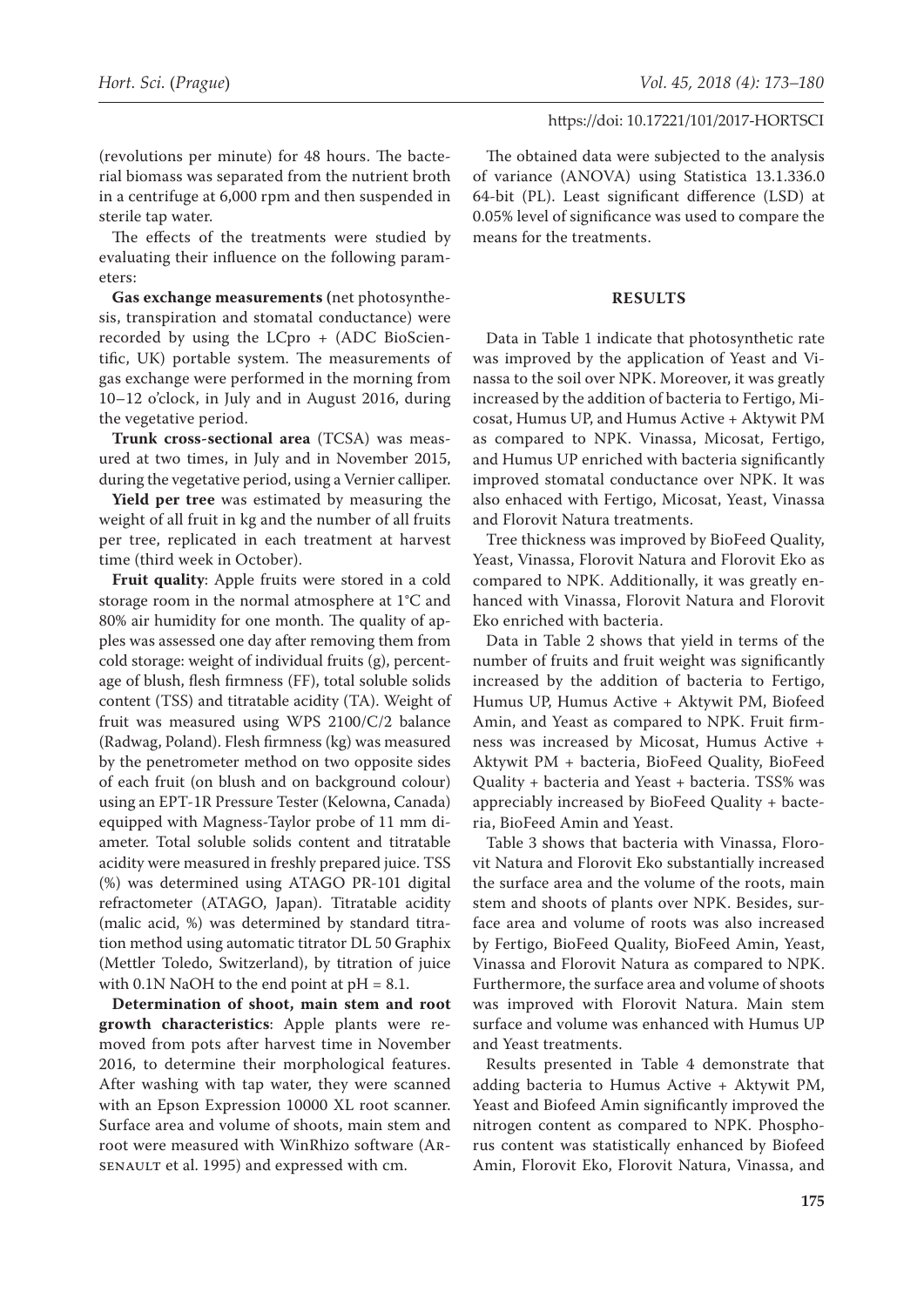Table 1. Effect of NPK fertilization and application of bioproducts on photosynthetic activities and tree trunk thickness of apple trees cv "Topaz" in 2016

| Treatment                            | Photosynthesis<br>(µmol $CO_2/m^2$ ·s) |                      | Stomatal conductance<br>(mol/m <sup>2</sup> ·s) |                        | Tree thickness<br>(mm) |                     |
|--------------------------------------|----------------------------------------|----------------------|-------------------------------------------------|------------------------|------------------------|---------------------|
|                                      | June                                   | August               | June                                            | August                 | May                    | October             |
| <b>NPK</b>                           | $7.40^{e-g}$                           | $7.06^{e-g}$         | $0.112^{i}$                                     | $0.110^{de}$           | 21.1 <sup>d</sup>      | 23.6 <sup>de</sup>  |
| NPK+ bacteria                        | $9.30^{a-e}$                           | 6.43 <sup>g</sup>    | $0.177^{c-f}$                                   | $0.110^{de}$           | 21.9 <sup>cd</sup>     | $24.4^{c-e}$        |
| Fertigo                              | $7.62^{d-g}$                           | 6.28 <sup>g</sup>    | $0.150^{f-h}$                                   | $0.120^{b-e}$          | 20.6 <sup>d</sup>      | $23.3^e$            |
| Fertigo + bacteria                   | $11.12^a$                              | $9.32^{a-c}$         | $0.203^{bc}$                                    | $0.140^{a-c}$          | 21.4 <sup>cd</sup>     | $25.0^{c-e}$        |
| Micosat                              | $7.12^{fg}$                            | $6.69$ <sup>fg</sup> | $0.153^{f-h}$                                   | $0.130^{a-e}$          | $21.2^{\rm d}$         | 23.9 <sup>de</sup>  |
| Micosat + bacteria                   | $9.86^{a-c}$                           | $9.74^{ab}$          | $0.198^{b-d}$                                   | 0.150 <sup>a</sup>     | 21.3 <sup>cd</sup>     | $25.1^{\text{c-e}}$ |
| Humus UP                             | $9.10^{a-f}$                           | $7.02^{e-g}$         | $0.162^{e-g}$                                   | $0.115^{c-e}$          | 21.5 <sup>cd</sup>     | $24.4^{\text{c-e}}$ |
| Humus UP + bacteria                  | $10.88^{ab}$                           | $9.18^{a-c}$         | $0.262^{\rm a}$                                 | $0.143^{ab}$           | 22.1 <sup>cd</sup>     | $25.4^{c-e}$        |
| Humus Active + Aktywit PM            | $8.05^{c-g}$                           | $6.76$ <sup>fg</sup> | $0.168^{c-g}$                                   | $0.105$ <sup>ef</sup>  | 21.5 <sup>cd</sup>     | $24.7^{c-e}$        |
| Humus Active + Aktywit PM + bacteria | $9.66^{a-d}$                           | $9.07^{a-d}$         | 0.222 <sup>b</sup>                              | $0.123^{b-e}$          | $22.3^{a-d}$           | $25.7^{b-d}$        |
| <b>BioFeed Quality</b>               | 6.70 <sup>g</sup>                      | $6.71$ <sup>fg</sup> | 0.120 <sup>hi</sup>                             | 0.083 <sup>f</sup>     | $22.2^{a-d}$           | $24.3^{c-e}$        |
| BioFeed Quality + bacteria           | $9.22^{a-f}$                           | $8.49^{b-f}$         | $0.150^{f-h}$                                   | $0.137^{a-c}$          | 21.3 <sup>cd</sup>     | $24.2^{c-e}$        |
| <b>BioFeed Amin</b>                  | $8.09^{c-g}$                           | $6.54$ <sup>g</sup>  | $0.142^{f-i}$                                   | 0.083 <sup>f</sup>     | 21.1 <sup>d</sup>      | $23.5^{\text{de}}$  |
| BioFeed Amin + bacteria              | $9.12^{a-f}$                           | $9.06^{a-d}$         | $0.135^{g-i}$                                   | $0.133^{a-d}$          | $23.0^{a-d}$           | $26.3^{a-c}$        |
| Yeast                                | $8.00^{c-g}$                           | $7.30^{d-g}$         | $0.152^{f-h}$                                   | $0.137^{a-c}$          | 21.5 <sup>cd</sup>     | $24.4^{c-e}$        |
| Yeast + bacteria                     | $8.96^{b-f}$                           | $10.52^{\rm a}$      | $0.140^{g-i}$                                   | $0.135^{a-d}$          | 21.5 <sup>cd</sup>     | $24.9^{c-e}$        |
| Vinassa                              | $8.20^{c-g}$                           | $7.59^{c-g}$         | $0.158^{e-g}$                                   | $0.125^{a-e}$          | 22.0 <sup>cd</sup>     | $24.6^{c-e}$        |
| Vinassa + bacteria                   | $9.31^{a-e}$                           | $8.80^{a-e}$         | $0.192^{b-e}$                                   | $0.138^{a-c}$          | $24.8^{\rm a}$         | $27.9^{\rm a}$      |
| Florovit Natura                      | $7.39^{e-g}$                           | 6.61 <sup>g</sup>    | $0.163^{d-g}$                                   | $0.120^{b-e}$          | $22.4^{a-d}$           | $24.7^{c-e}$        |
| Florovit Natura + bacteria           | $9.81^{a-c}$                           | $9.30^{a-c}$         | $0.170^{c-g}$                                   | $0.140$ <sup>abc</sup> | 24.7 <sup>ab</sup>     | 27.8 <sup>ab</sup>  |
| Florovit Eko                         | 6.30 <sup>g</sup>                      | $6.69$ <sup>fg</sup> | $0.108^{i}$                                     | $0.127^{a-e}$          | $22.1^{b-d}$           | $24.8^{c-e}$        |
| Florovit Eko + bacteria              | $7.93^{c-g}$                           | $8.05^{b-g}$         | $0.162^{e-g}$                                   | $0.127^{a-e}$          | $23.8^{a-c}$           | $26.2^{a-c}$        |

means not sharing the same letter(s) within each column are significantly different at 0.05 level of probability

BioFeed Quality enriched with bacteria. Potassium content was increased by adding bacteria to Fertigo, Humus Active + Aktywit PM, BioFeed Quality, BioFeed Amin and Florovit Natura, and also by Humus Active + Aktywit PM, BioFeed Quality. The combination of bacterial strains with Humus UP, Micosat, Humus Active + Aktywit PM and Florovit Eko over NPK raised Magnesium content in the roots. Calcium content was evidently improved by the combination of bacteria to Humus Active + Aktywit PM, Biofeed Amin, Yeast, Micosat, Fertigo, BioFeed Quality and Humus UP and also by Micosat, Fertigo , BioFeed Quality, and BioFeed Amin comparing with NPK control.

# **DISCUSSION**

The obtained results clearly showed that photosynthetic rate and stomatal conductance were greatly improved by the addition of bacteria to Fertigo, Micosat, Humus UP, and Humus Active + Aktywit PM as compared to NPK. These results are consistent with the findings of NARDI et al. (2002). They found a positive effect of humic substances on the chlorophyll content of the leaves, and thereby on the intensity of photosynthesis. Moreover, Game and Navale (2006) reported treating the custard apple with VAM increased the phosphorus uptake. Moreover, Ojha et al. (2008)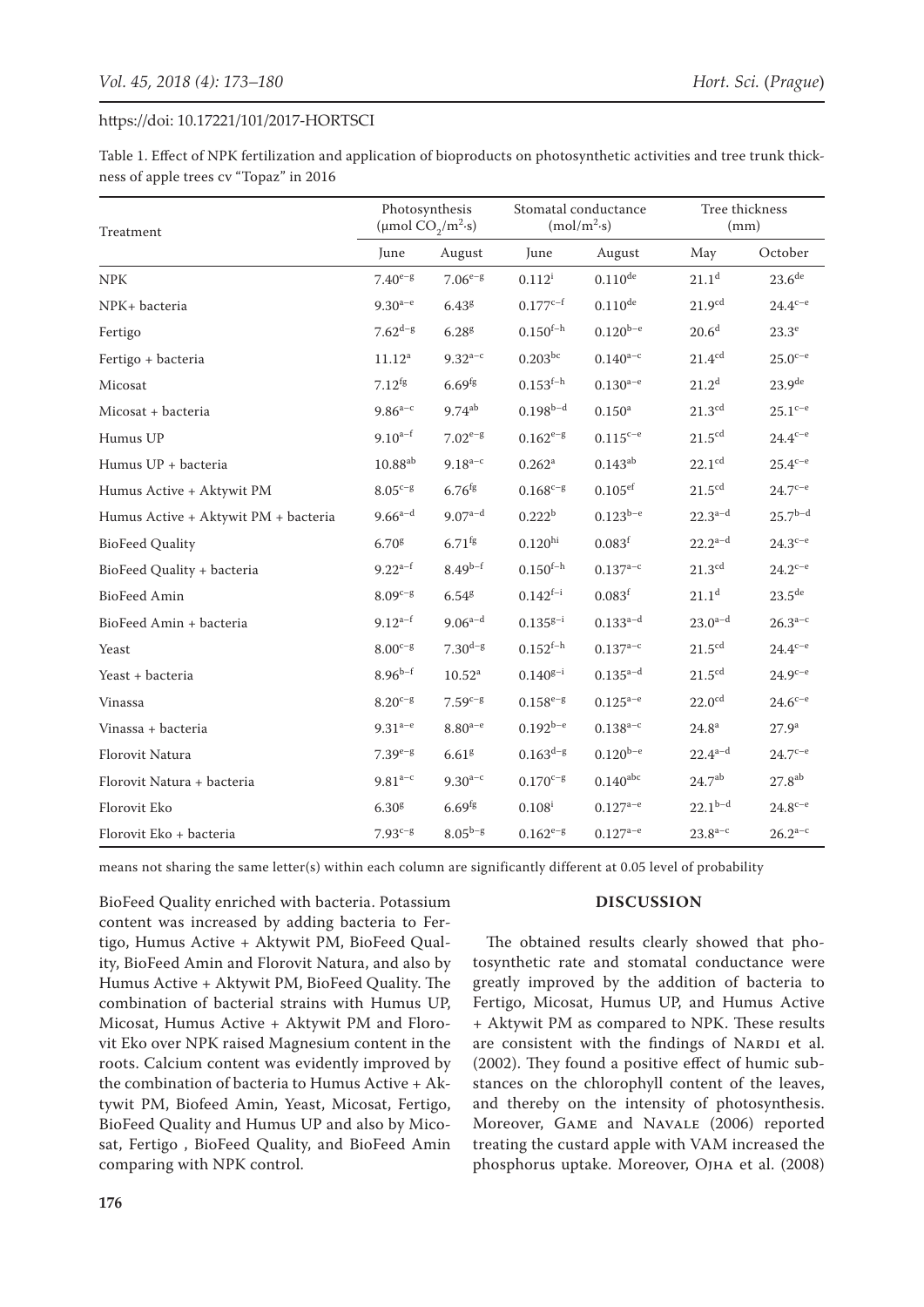Table 2. Effect of NPK fertilization and application of bioproducts on fruit yield and fruit chemical characteristics of apple trees cv "Topaz" in 2016

| Treatments                           | Fruit yield/tree    |                     | Fruit chemical characteristics |                     |                            |                    |
|--------------------------------------|---------------------|---------------------|--------------------------------|---------------------|----------------------------|--------------------|
|                                      | $No.*$              | weight<br>(kg)      | blush (%)                      | TSS(%)              | acidity<br>(malic acid, %) | firmness<br>(kg)   |
| <b>NPK</b>                           | $15.5^{f-h}$        | $3.2^{e-g}$         | 74.0 <sup>g</sup>              | $12.7^{c-f}$        | $0.93^{a-d}$               | 8.1 <sup>ab</sup>  |
| NPK+ bacteria                        | $17.2^{e-g}$        | $2.2^{1}$           | 74.0 <sup>g</sup>              | $12.5^{e-g}$        | $0.89^{d-g}$               | 7.9 <sup>ab</sup>  |
| Fertigo                              | $13.2^{h-j}$        | 2.4 <sup>jk</sup>   | $91.7^{a-c}$                   | $12.6^{c-f}$        | $0.86^{g-j}$               | 7.9 <sup>ab</sup>  |
| Fertigo + bacteria                   | $23.5^{\rm bc}$     | 4.6 <sup>a</sup>    | $86.6^{b-e}$                   | $12.6^{d-g}$        | $0.87^{f-i}$               | $8.2^{ab}$         |
| Micosat                              | $14.7^{f-i}$        | 2.7 <sup>hi</sup>   | $80.0^{e-g}$                   | $12.7^{c-f}$        | $0.83^{J}$                 | $8.5^{\mathrm{a}}$ |
| Micosat + bacteria                   | $14.5^{g-i}$        | 2.9 <sup>gh</sup>   | $89.3^{a-d}$                   | $13.0^{a-e}$        | $0.89^{e-h}$               | 8.1 <sup>ab</sup>  |
| Humus UP                             | $16.0^{f-h}$        | 3.3 <sup>de</sup>   | $84.7^{b-f}$                   | $12.6^{c-f}$        | 0.78 <sup>k</sup>          | 7.8 <sup>b</sup>   |
| Humus UP + bacteria                  | 20.7 <sup>cd</sup>  | 3.8 <sup>c</sup>    | $88.7^{a-d}$                   | $12.7^{c-f}$        | 0.95 <sup>a</sup>          | 7.9 <sup>ab</sup>  |
| Humus Active + Aktywit PM            | $17.5$ ef           | 3.0 <sup>fg</sup>   | $87.3^{a-e}$                   | 12.3 <sup>fg</sup>  | 0.78 <sup>k</sup>          | 7.9 <sup>ab</sup>  |
| Humus Active + Aktywit PM + bacteria | 21.5 <sup>cd</sup>  | 3.8 <sup>c</sup>    | $92.7^{ab}$                    | $13.2^{a-d}$        | 0.95 <sup>a</sup>          | 8.3 <sup>ab</sup>  |
| <b>BioFeed Quality</b>               | $12.0^{i-k}$        | $2.4$ <sup>jk</sup> | $89.0^{a-d}$                   | $12.8^{\text{c-f}}$ | $0.90^{c-f}$               | $8.2^{ab}$         |
| BioFeed Quality + bacteria           | $12.2^{i-k}$        | 2.3 <sup>kl</sup>   | $95.0^{\rm a}$                 | $13.5^{ab}$         | 0.96 <sup>a</sup>          | 8.2 <sup>ab</sup>  |
| <b>BioFeed Amin</b>                  | 13.7 <sup>hi</sup>  | $2.6^{ij}$          | $86.7^{a-e}$                   | $13.5^a$            | $0.88^{f-i}$               | $8.2^{ab}$         |
| BioFeed Amin + bacteria              | $26.5^{\mathrm{a}}$ | 4.3 <sup>b</sup>    | $90.0^{a-d}$                   | $12.9^{b-f}$        | $0.89^{d-g}$               | 8.1 <sup>ab</sup>  |
| Yeast                                | 19.5 <sup>de</sup>  | $3.1^{e-g}$         | $57.7^{\rm h}$                 | $13.5^a$            | $0.85^{h-j}$               | 7.9 <sup>ab</sup>  |
| Yeast + bacteria                     | $24.5^{ab}$         | 3.9 <sup>c</sup>    | $84.7^{b-f}$                   | $13.2^{a-c}$        | 0.79 <sup>k</sup>          | 8.3 <sup>ab</sup>  |
| Vinassa                              | $12.2^{i-k}$        | $2.4$ <sup>jk</sup> | $82.3^{d-g}$                   | $13.1^{a-e}$        | $0.92^{a-d}$               | 8.1 <sup>ab</sup>  |
| Vinassa + bacteria                   | 19.7 <sup>de</sup>  | 3.5 <sup>d</sup>    | $83.3^{c-f}$                   | $12.5^{d-g}$        | $0.95^{\rm a}$             | 8.0 <sup>ab</sup>  |
| Florovit Natura                      | $10.5^{jk}$         | 1.9 <sup>m</sup>    | $76.7$ <sup>fg</sup>           | $12.5^{e-g}$        | $0.85^{i}$                 | 7.9 <sup>ab</sup>  |
| Florovit Natura + bacteria           | $12.5^{i-k}$        | 3.3 <sup>de</sup>   | $84.0^{c-f}$                   | $12.5^{e-g}$        | $0.94^{ab}$                | 8.1 <sup>ab</sup>  |
| Florovit Eko                         | $9.7^k$             | 3.2 <sup>ef</sup>   | $88.3^{a-e}$                   | $12.6^{c-f}$        | $0.94^{a-c}$               | 8.1 <sup>ab</sup>  |
| Florovit Eko + bacteria              | $16.0^{\rm f-h}$    | 4.2 <sup>b</sup>    | $91.3^{a-c}$                   | 12.0 <sup>g</sup>   | $0.90^{b-f}$               | 8.0 <sup>ab</sup>  |

means not sharing the same letter(s) within each column are significantly different at 0.05 level of probability; \* number of fruits per tree

found that symbiotic association of mycorrhizal fungus amounts to greater uptake of phosphorus and increased chlorophyll content in VAM treated custard-apple plants than non mycorrhizal plants. Furthermore, phosphorus is known to play an indispensable biochemical role in photosynthesis in the living plant (Sagervanshi et al. 2012).

Our results showed that Vinassa, Florovit Natura and Florovit Eko combined with the bacteria greatly increased the surface area and volume of the roots, main stem, and shoots, and tree trunk thickness over NPK chemical fertilization. These results are in line with the findings of GRZYB et al. (2012).

They had found that Vinassa improved the trunk diameter, tree height, number of branched trees, number of lateral shoots and total length of lateral shoots of 'Topaz' maiden apple trees. Moreover, Grzyb et al. (2015) found that the treatments with Florovit Eko + Micosat and Vinassa + Micosat improved trunk diameter, tree height and number of lateral shoots of maiden trees of apple cv. Topaz and of sour cherry cv. Debreceni Bötermö. Mosa et al. (2016) reported that the tree trunk cross-sectional area of 'Topaz' apple trees was increased with Vinassa, Florovit Natura and Florovit Eko combined with *Pantoea* spp., *Pseudomonas fluorescens*, *Kleb-*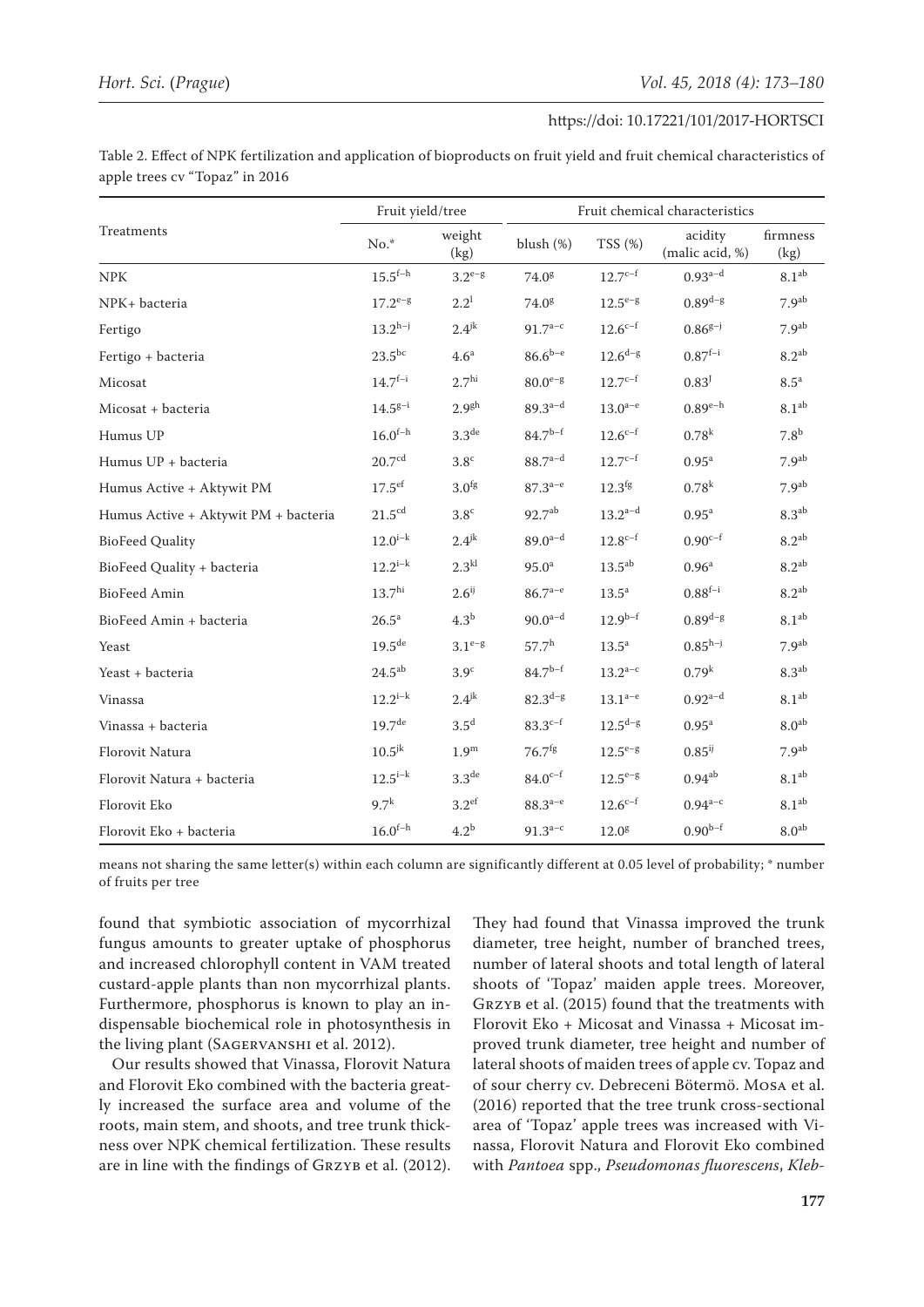Table 3. Effect of NPK fertilization and application of bioproducts on the surface area and volume of root, main stem and shoot of apple trees cv "Topaz" in 2016

|                                           | Root                         |                        | Shoot                        |                        | Main stem                          |                        |
|-------------------------------------------|------------------------------|------------------------|------------------------------|------------------------|------------------------------------|------------------------|
| Treatment                                 | surface area<br>$\rm (cm^2)$ | volume<br>$\rm (cm^3)$ | surface area<br>$\rm (cm^2)$ | volume<br>$\rm (cm^3)$ | surface area<br>(cm <sup>2</sup> ) | volume<br>$\rm (cm^3)$ |
| <b>NPK</b>                                | $1,256.95^{kl}$              | $46.65^{c-f}$          | $745.48^{f}$                 | 80.93ef                | $885.43^{h-k}$                     | $465.42^{jk}$          |
| NPK + bacteria                            | $1,441.31g-i$                | $45.03^{c-f}$          | $748.64$ <sup>f</sup>        | $83.83^{d-f}$          | $1,144.99^{bc}$                    | 898.10 <sup>c</sup>    |
| Fertigo                                   | $1,478.78$ <sup>f-h</sup>    | $54.62^{bc}$           | $495.05^{jk}$                | $51.47^{f}$            | $812.20^{jk}$                      | $443.67^{jk}$          |
| Fertigo + bacteria                        | $1,377.35^{ij}$              | 53.77bc                | $621.93^{gh}$                | $68.73$ <sup>ef</sup>  | $836.63^{h-k}$                     | $473.95^{\circ}$       |
| Micosat                                   | $1,295.95^{jk}$              | $39.02$ <sup>ef</sup>  | $431.51^{k}$                 | 44.59 <sup>f</sup>     | $852.94^{h-k}$                     | $365.47$ <sup>1</sup>  |
| Micosat + bacteria                        | $1,431.92^{g-i}$             | $43.67^{d-f}$          | 698.91f                      | $79.13$ <sup>ef</sup>  | $1,040.16^{c-f}$                   | $565.14^{gh}$          |
| Humus UP                                  | $1,498.67^{e-g}$             | $45.43^{c-f}$          | 581.42 <sup>hi</sup>         | 63.00 <sup>f</sup>     | $900.67^{g-j}$                     | $522.25^i$             |
| Humus UP + bacteria                       | 1,184.07                     | $40.35^{d-f}$          | $704.05$ <sup>f</sup>        | $75.30$ <sup>ef</sup>  | $912.05^{g-j}$                     | 639.30f                |
| Humus Active + Aktywit PM                 | $1,436.15^{g-i}$             | $41.08^{d-f}$          | $465.49^{jk}$                | $52.85$ <sup>f</sup>   | $909.63^{g-j}$                     | $433.51^k$             |
| Humus Active + Aktywit PM +<br>+ bacteria | $1,307.65^{jk}$              | 38.87 <sup>f</sup>     | $742.82^f$                   | $82.52^{d-f}$          | $904.71^{g-j}$                     | 386.20 <sup>1</sup>    |
| <b>BioFeed Quality</b>                    | $1,570.08^{\text{de}}$       | $58.42^{b}$            | $520.15^{ij}$                | $56.78^{f}$            | 777.69 <sup>k</sup>                | $281.663^m$            |
| BioFeed Quality + bacteria                | $1,488.81^{e-h}$             | $46.53^{c-f}$          | 680.18 <sup>fg</sup>         | $73.71$ ef             | $823.21^{i-k}$                     | 384.07 <sup>1</sup>    |
| <b>BioFeed Amin</b>                       | $1,480.95^{e-h}$             | $48.83^{b-e}$          | $467.74^{jk}$                | $52.39^{f}$            | $872.94^{h-k}$                     | $312.65^{\rm m}$       |
| BioFeed Amin + bacteria                   | $1,403.48$ <sup>hi</sup>     | $47.05^{c-f}$          | $1,036.41$ <sup>d</sup>      | $128.17^{bc}$          | $1,044.34^{b-f}$                   | $761.03^e$             |
| Yeast                                     | $1,479.95^{e-h}$             | 49.39 $b-d$            | $699.20$ <sup>f</sup>        | $88.22^{c-f}$          | $1,004.94^{d-g}$                   | 589.18 <sup>g</sup>    |
| Yeast + bacteria                          | 1,370.18 <sup>ij</sup>       | 53.88 <sup>bc</sup>    | $1,008.79$ <sup>d</sup>      | $126.48^{b-d}$         | $1,064.29^{b-e}$                   | 532.76 <sup>hi</sup>   |
| Vinassa                                   | 1,589.14 <sup>d</sup>        | $54.13^{bc}$           | $735.67^f$                   | $86.26^{c-f}$          | $932.15^{f-i}$                     | $433.96^{k}$           |
| Vinassa + bacteria                        | 2,093.95 <sup>a</sup>        | 77.57 <sup>a</sup>     | 1,644.30 <sup>a</sup>        | $255.47$ <sup>a</sup>  | $1,364.74$ <sup>a</sup>            | $1,046.16^a$           |
| Florovit Natura                           | $1,546.21$ <sup>d-f</sup>    | $58.64^{b}$            | $905.36^e$                   | $111.41^{b-e}$         | $948.94^{e-h}$                     | 373.03 <sup>1</sup>    |
| Florovit Natura + bacteria                | 1,820.08 <sup>b</sup>        | 69.04 <sup>a</sup>     | 1,499.88 <sup>b</sup>        | $213.73^a$             | $1.157.94^b$                       | $865.06^{cd}$          |
| Florovit Eko                              | $1,450.36^{g-i}$             | $44.77^{c-1}$          | 713.98 <sup>f</sup>          | $77.16$ <sup>ef</sup>  | $857.49^{h-k}$                     | $856.24^{d}$           |
| Florovit Eko + bacteria                   | $1,720.76$ <sup>c</sup>      | 70.87 <sup>a</sup>     | $1,138.02^c$                 | 138.07 <sup>b</sup>    | $1,114.81^{b-d}$                   | $988.91^{b}$           |

means not sharing the same letter(s) within each column are significantly different at 0.05 level of probability.

*siella oxytoca* and *Rhizobium* spp. bacterial strains comparing with NPK.

Obtained results in our experiment showed also that fruit yield expressed as the number of fruits and fruit weight was greatly increased by the addition of bacteria to Fertigo (Manure), Humus UP, Humus Active + Aktywit PM, Biofeed Amin and Yeast as compared to NPK and this may be because these treatments increased the amounts of N, K, Mg, and Ca, in the roots. Moreover, these results are in accordance with the findings of ABDEL-NASSER and HARHASH (2002). They stated that organic manures increased the solubility and availability of P, K, Ca and Mg to the plant and consequently, influence the growth and fruit production of the plant. SHAMSELDIN et al. (2010) mentioned that the inoculation with Strain 843 of *Pseudomonas fluorescence* growth promoting rhizobacteria significantly improved fruit quality as well as increased fruit yield, fruit weight, fruit length, and TSS percentage of Washington navel orange. Mansour et al. (2011) noticed that using yeast via soil, via foliage, or via both methods at different concentrations on "Kelsey" plum trees greatly improved fruit yield and fruit quality in terms of fruit weight. Furthermore, Mosa et al. (2016) found that the addition of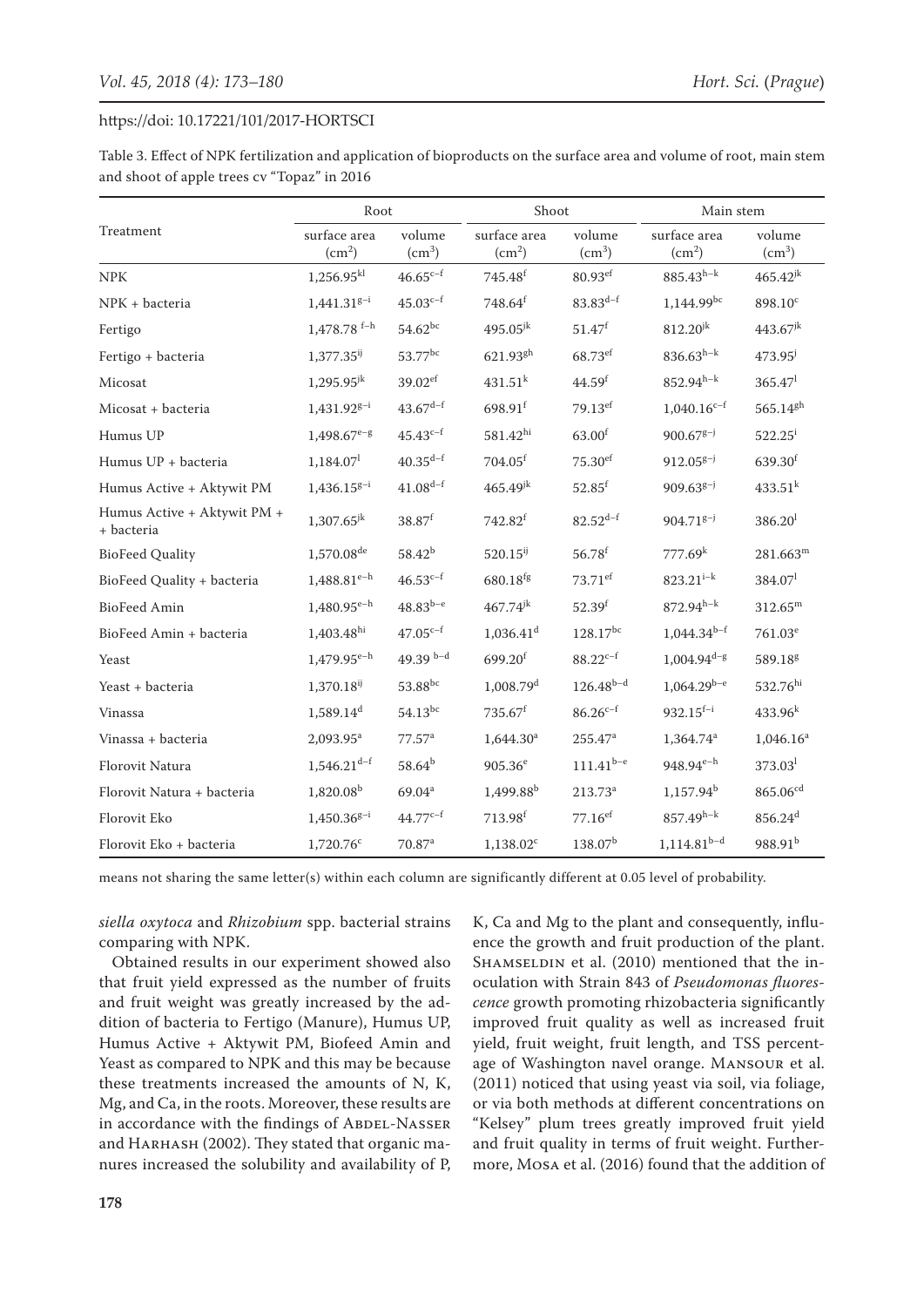Table 4. Effect of NPK fertilization and application of bioproducts on N, P, K, Mg and Ca root content of apple trees cv "Topaz" in 2016

| Treatments                           | N(%)                 | $P(\%)$           | K (%)              | $Mg$ (%)          | Ca (%)               |
|--------------------------------------|----------------------|-------------------|--------------------|-------------------|----------------------|
| <b>NPK</b>                           | $0.64$ <sup>de</sup> | $0.12^{\rm a}$    | 0.47 <sup>ab</sup> | $0.13^{ab}$       | 0.85 <sup>gh</sup>   |
| NPK+ bacteria                        | $0.67^{c-e}$         | $0.14^{a}$        | 0.49 <sup>ab</sup> | 0.10 <sup>b</sup> | $0.93^{e-h}$         |
| Fertigo                              | $0.69^{c-e}$         | 0.13 <sup>a</sup> | 0.49 <sup>ab</sup> | $0.13^{ab}$       | $0.98^{c-g}$         |
| Fertigo + bacteria                   | $0.69^{c-e}$         | 0.13 <sup>a</sup> | $0.55^{\rm a}$     | $0.14^{ab}$       | $1.07^{\rm b-e}$     |
| Micosat                              | $0.67^{c-e}$         | 0.12 <sup>a</sup> | 0.42 <sup>b</sup>  | $0.13^{ab}$       | $1.02^{b-e}$         |
| Micosat + bacteria                   | $0.78^{a-d}$         | 0.13 <sup>a</sup> | 0.49 <sup>ab</sup> | $0.15^{ab}$       | $1.09^{b-d}$         |
| Humus UP                             | $0.64$ <sup>de</sup> | $0.12^{\rm a}$    | 0.42 <sup>b</sup>  | $0.12^{ab}$       | $0.95^{d-g}$         |
| Humus UP + bacteria                  | $0.69^{c-e}$         | 0.13 <sup>a</sup> | $0.48^{ab}$        | 0.17 <sup>a</sup> | $1.02^{b-f}$         |
| Humus Active + Aktywit PM            | 0.60 <sup>e</sup>    | 0.11 <sup>a</sup> | 0.51 <sup>ab</sup> | $0.12^{ab}$       | $0.84$ <sup>gh</sup> |
| Humus Active + Aktywit PM + bacteria | 0.91 <sup>a</sup>    | 0.13 <sup>a</sup> | $0.52^{ab}$        | $0.15^{ab}$       | 1.26 <sup>a</sup>    |
| <b>BioFeed Quality</b>               | $0.69^{c-e}$         | 0.13 <sup>a</sup> | 0.50 <sup>ab</sup> | $0.13^{ab}$       | $0.99^{c-g}$         |
| BioFeed Quality + bacteria           | $0.72^{b-e}$         | $0.14^{a}$        | $0.52^{ab}$        | $0.14^{ab}$       | $1.06^{b-e}$         |
| BioFeed Amin                         | $0.66^{c-e}$         | $0.11\mathrm{^a}$ | $0.45^{ab}$        | $0.13^{ab}$       | $1.01^{c-f}$         |
| BioFeed Amin + bacteria              | $0.79^{a-c}$         | $0.15^a$          | $0.52^{ab}$        | $0.14^{ab}$       | 1.16 <sup>ab</sup>   |
| Yeast                                | $0.65^{c-e}$         | 0.13 <sup>a</sup> | 0.42 <sup>b</sup>  | 0.10 <sup>b</sup> | 0.80 <sup>h</sup>    |
| Yeast + bacteria                     | $0.86^{ab}$          | 0.13 <sup>a</sup> | $0.48^{ab}$        | $0.14^{ab}$       | $1.11^{a-c}$         |
| Vinassa                              | $0.67^{c-e}$         | $0.12^{\rm a}$    | 0.49 <sup>ab</sup> | $0.12^{ab}$       | $0.93^{e-h}$         |
| Vinassa + bacteria                   | $0.74^{b-e}$         | $0.14^{\rm a}$    | $0.48^{ab}$        | $0.13^{ab}$       | $0.86$ gh            |
| Florovit Natura                      | $0.66^{c-e}$         | $0.12^{\rm a}$    | $0.45^{ab}$        | $0.13^{ab}$       | 0.79 <sup>h</sup>    |
| Florovit Natura + bacteria           | $0.71^{c-e}$         | $0.14^{a}$        | $0.52^{ab}$        | $0.14^{ab}$       | $0.87^{\rm f-h}$     |
| Florovit Eko                         | 0.63 <sup>e</sup>    | $0.11^{a}$        | 0.49 <sup>ab</sup> | $0.13^{ab}$       | $0.96^{d-g}$         |
| Florovit Eko + bacteria              | $0.74^{b-e}$         | $0.15^a$          | 0.47 <sup>ab</sup> | $0.16^{ab}$       | $0.95^{d-g}$         |

means not sharing the same letter(s) within each column are significantly different at 0.05 level of probability

bacteria to Fertigo (Manure), Humus UP, Biofeed Amin and Yeast improved the yield in terms of the number of fruits and fruit weight over NPK chemical fertilization.

and Yeast after enrichment with bacteria compared to NPK increased fruit number and apple weight.

# **References**

- Abdel-Nasser G., Harhash M.M. (2002): The effect of organic manure in combination with elemental sulfur on soil physical and chemical characters, yield, fruit quality, leaf water contents and nutritional status contents and nutritional status of Flame seedless grapevines. 1 – Soil physical and chemical characteristics. [Journal of Agricultural Science,](https://www.google.pl/url?sa=t&rct=j&q=&esrc=s&source=web&cd=1&ved=0ahUKEwjP2pPW_Z7UAhXBJJoKHevKC-gQFggtMAA&url=http%3A%2F%2Fagrfac.mans.edu.eg%2Fen%2Fprojects-research%2Fscientific-journal&usg=AFQjCNFpgqZOOuygl2X6AOUlhWDqztBfPQ) [Mansoura University, Egypt](https://www.google.pl/url?sa=t&rct=j&q=&esrc=s&source=web&cd=1&ved=0ahUKEwjP2pPW_Z7UAhXBJJoKHevKC-gQFggtMAA&url=http%3A%2F%2Fagrfac.mans.edu.eg%2Fen%2Fprojects-research%2Fscientific-journal&usg=AFQjCNFpgqZOOuygl2X6AOUlhWDqztBfPQ), 25: 3541– 3558.
- Arsenault J.-L., Poulcur S., Messier C., Guay R. (1995): Win- $\mathbb{R}\text{HIZO}^{\text{TM}}$ , a root-measuring system with a unique overlap correction method. [HortScience](http://hortsci.ashspublications.org/), 30: 906.

# **CONCLUSIONS**

- The addition of bacteria to Fertigo, Micosat, Humus UP, and Florovit Natura improved significantly the Photosynthetic rate and stomatal conductance.
- Beneficial bacteria combined with Vinassa, Florovit Natura and Florovit Eko comparing with NPK increased evidently the tree thickness.
- Fertilized apple trees with Fertigo, Humus UP, Humus Active + Aktywit PM, Biofeed Amin,